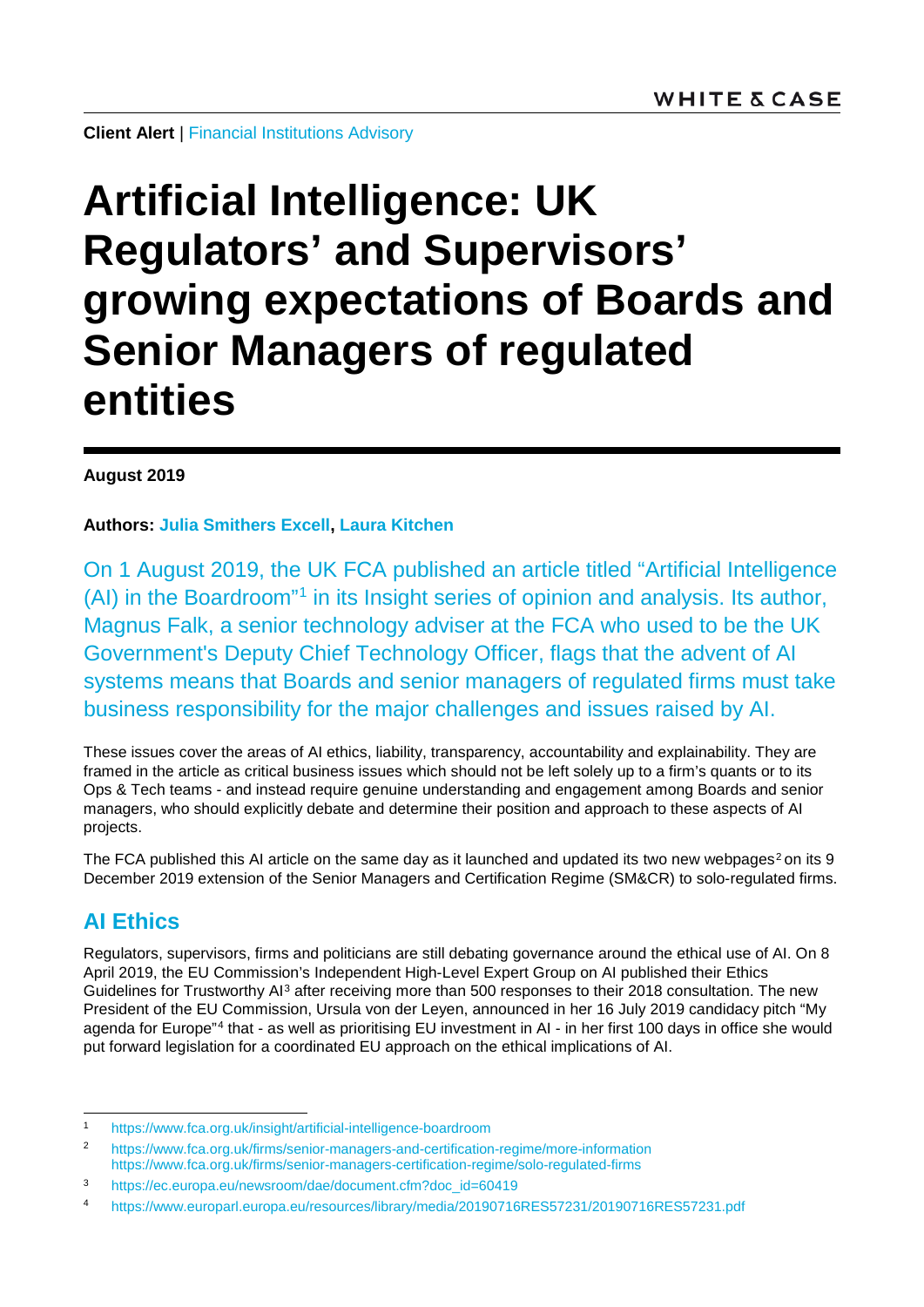On 16 July 2019, the FCA announced<sup>[5](#page-1-0)</sup> the launch of a joint year-long project with the UK's Alan Turing Institute around the use of AI in financial services, aiming to analyse ethical questions and focus on considerations of transparency and explainability as ways to address them. At an international level, the FCA is also leading a workstream on machine learning and AI for the International Organization of Securities Commissions (IOSCO), exploring issues around trust and ethics and what a framework for financial services might look like<sup>[6](#page-1-1)</sup>.

The FCA Insight article notes that new governance processes, responsibilities and activities such as model validation have been created in the financial services sector to oversee algorithms used to determine pricing and automate execution, but that AI creates questions which are too nuanced and complex to be dealt with simply by clear lines of accountability. While firms in other sectors have set up ethics committees, Boards of regulated entities are warned by the FCA to dedicate 'time and serious effort' to identify, analyse and determine ethical questions around their use of AI.

## **AI Explainability**

The great supercomputer Deep Thought in Douglas Adams' radio show The Hitchhiker's Guide to the Galaxy famously spent 7.5 million years cogitating over the answer to Life, the Universe, and Everything – and came up with "42", an outcome which was so inexplicable that it needed to build an even more powerful computer to explain it.

The FCA similarly notes that some of the coding approaches used in AI can produce outcomes which are difficult to explain. The AI section of its 2019 research agenda<sup>[7](#page-1-2)</sup> focuses on issues concerning the explainability of decisions made on the basis of black box algorithms, as well as on ethical questions around algorithmic bias.

Another recent FCA Insight article titled "Explaining why the computer says no"[8](#page-1-3) concluded that the ultimate target should be "sufficient" explainability, calibrated by stakeholder and by context. It noted that senior managers in banks with accountability for the algorithmic models used by their line of business will need to demand an increased level of understanding and ensure that appropriate testing and controls have been implemented. Regulators will want to see evidence that effective accountability is in place, including evidence that a degree of interpretability is being provided which is appropriate to the use case and stakeholders concerned, to ensure that the predictions of a machine learning model are not driven by statistical quirks or odd data inputs. This will also help address ethical concerns around algorithmic bias.

The FCA's Magnus Falk argues that Board members of regulated entities should stringently probe what "sufficient" explainability means for them and for clients, and show the confidence and integrity to admit when they themselves do not fully understand any aspect of their firm's use of AI.

## **AI Transparency**

Boards may need to set the approach and level of detail of their firms' client communications around when and how AI is used to make decisions for or about them, mandating prior client consent to their personal data being fed in to the firm's algorithms. The FCA article notes that a Board's approach to transparency will reflect the values of the organisation and impact its reputation among its clients, thus assuming increased importance, and no longer constituting a simple control issue, but instead becoming a critical business decision requiring Board-level input.

# **AI Liability**

The FCA article finally highlights that Boards will need to monitor the potential for their firm to take on increased liability where they are offering client services involving AI, since AI usage can change the liability perspectives in traditional business models.

<span id="page-1-0"></span> <sup>5</sup> <https://www.fca.org.uk/news/speeches/future-regulation-ai-consumer-good>

<span id="page-1-1"></span><sup>6</sup> <https://www.fca.org.uk/news/speeches/future-regulation-ai-consumer-good>

<span id="page-1-2"></span><sup>7</sup> <https://www.fca.org.uk/publication/corporate/fca-research-agenda.pdf>

<span id="page-1-3"></span><sup>8</sup> <https://www.fca.org.uk/insight/explaining-why-computer-says-no>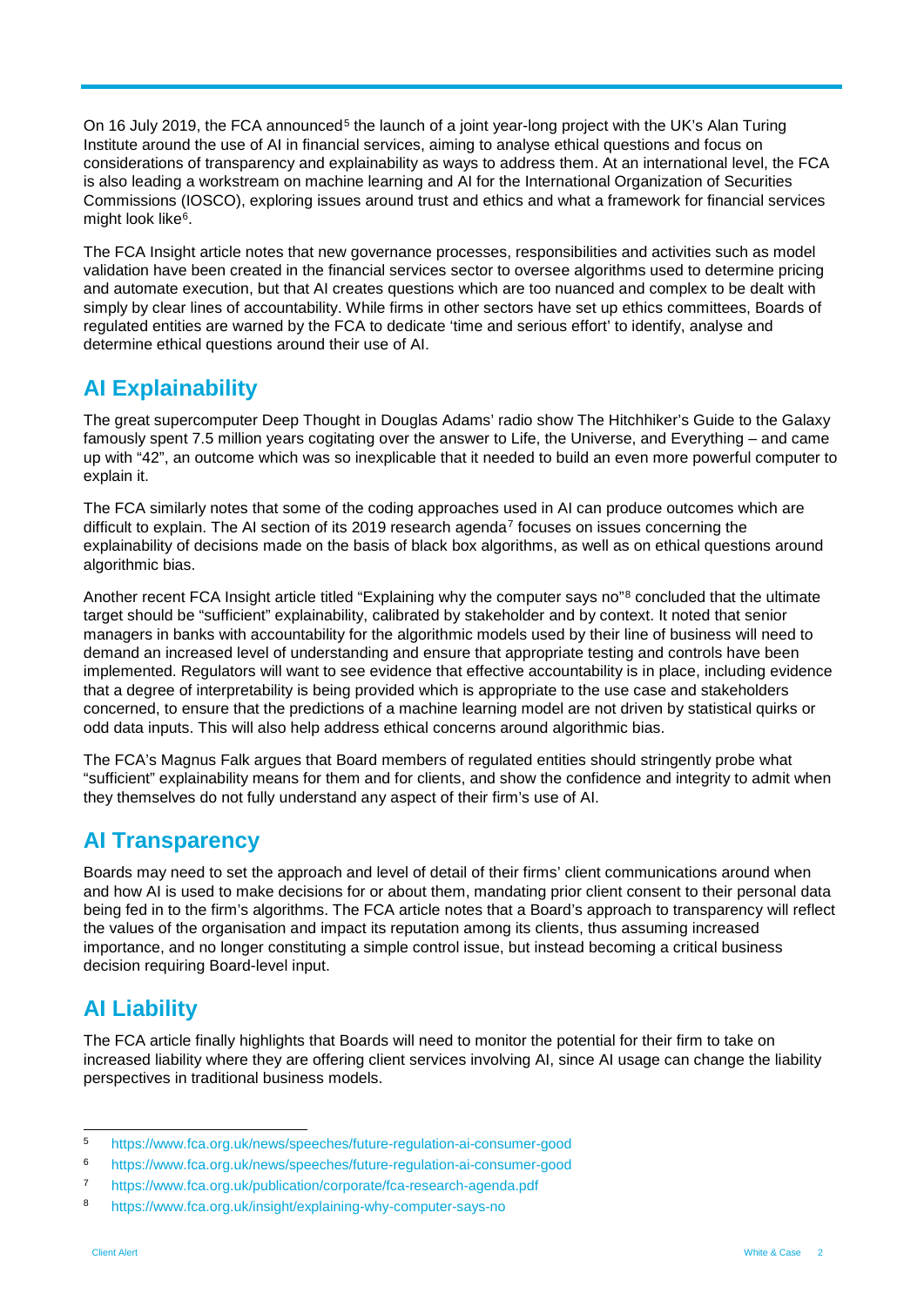#### **AI Governance: prudential regulators' concerns**

On 25 July 201[9](#page-2-0) the Dutch Central Bank (DNB) published<sup>9</sup> Guidelines for the use of AI in financial services and launched its six "SAFEST" principles for regulated firms to use AI responsibly, framing the soundness, accountability, fairness, ethics, skills and transparency aspects of the AI they develop or use. The DNB notes that, as AI applications increasingly inform a firm's decisions, and as their potential consequences for the firm and its clients increase, regulators' responsibility and accountability standards governing their usage will become more stringent. As part of its supervision of financial institutions, the DNB will critically consider the potential impact of firms' AI applications.

A speech on 4 June 2019 by the Bank of England's Executive Director of UK Deposit Takers Supervision James Proudman, titled "Managing Machines: the governance of artificial intelligence"[10,](#page-2-1) focused on the increasingly important strategic issue of how Boards of regulated financial services firms should govern the introduction of artificial intelligence. Since, he noted, it is a mantra amongst banking regulators that governance failings are the root cause of almost all prudential failures, this is also a topic of increased concern to prudential regulators.

Mr Proudman cited a recent Bank of England survey among regulated firms of their AI deployment showing firms reporting that, properly used, AI and machine learning would lower risks e.g. in anti-money laundering, know-your-customer and credit risk assessment. But there was also acknowledgement that, incorrectly used, AI could give rise to new and complex risk types, implying new challenges for Boards and senior managers. He noted three governance challenges for Boards:

- **Data:** the introduction of AI and machine learning poses significant challenges around the proper use of data, suggests that Boards must prioritise data governance, its modelling and testing, and question whether the outcomes derived from the data are correct.
- **Accountability:** the introduction of AI and machine learning transforms the role of human incentives in delivering good or bad outcomes, so that Boards should continue to focus on oversight of human incentives and accountabilities within AI-centric systems.
- **AI transition execution risks:** acceleration in the rate of introduction of AI and machine learning will create increased execution risks during the transition that need to be overseen. Boards must consider the range of skill sets required to mitigate these risks at Board level and among senior management, and changes in control functions and risk structures. Transition may also create complex interdependencies between parts of firms usually treated as largely separate, many of which can only be brought together at, or near, the top of the organisation.

To cite the Bank of England by way of conclusion:

"In a more automated, fast-moving world of AI and machine learning, Boards – not just regulators – will need to consider and be on top of these issues. Firms will need to consider how to allocate individual responsibilities, including under the Senior Managers Regime."[11](#page-2-2)

<span id="page-2-0"></span> <sup>9.</sup> [https://www.dnb.nl/en/binaries/General%20principles%20for%20the%20use%20of%20Artificial%20Intelligence](https://www.dnb.nl/en/binaries/General%20principles%20for%20the%20use%20of%20Artificial%20Intelligence%20in%20the%20financial%20sector2_tcm47-385055.pdf) [%20in%20the%20financial%20sector2\\_tcm47-385055.pdf](https://www.dnb.nl/en/binaries/General%20principles%20for%20the%20use%20of%20Artificial%20Intelligence%20in%20the%20financial%20sector2_tcm47-385055.pdf)

<span id="page-2-1"></span><sup>10</sup> [https://www.bankofengland.co.uk/-/media/boe/files/speech/2019/managing-machines-the-governance-of-artificial](https://www.bankofengland.co.uk/-/media/boe/files/speech/2019/managing-machines-the-governance-of-artificial-intelligence-speech-by-james-proudman.pdf?la=en&hash=8052013DC3D6849F91045212445955245003AD7D)[intelligence-speech-by-james-proudman.pdf?la=en&hash=8052013DC3D6849F91045212445955245003AD7D](https://www.bankofengland.co.uk/-/media/boe/files/speech/2019/managing-machines-the-governance-of-artificial-intelligence-speech-by-james-proudman.pdf?la=en&hash=8052013DC3D6849F91045212445955245003AD7D)

<span id="page-2-2"></span><sup>11</sup> [https://www.bankofengland.co.uk/-/media/boe/files/speech/2019/managing-machines-the-governance-of-artificial](https://www.bankofengland.co.uk/-/media/boe/files/speech/2019/managing-machines-the-governance-of-artificial-intelligence-speech-by-james-proudman.pdf?la=en&hash=8052013DC3D6849F91045212445955245003AD7D)[intelligence-speech-by-james-proudman.pdf?la=en&hash=8052013DC3D6849F91045212445955245003AD7D](https://www.bankofengland.co.uk/-/media/boe/files/speech/2019/managing-machines-the-governance-of-artificial-intelligence-speech-by-james-proudman.pdf?la=en&hash=8052013DC3D6849F91045212445955245003AD7D)